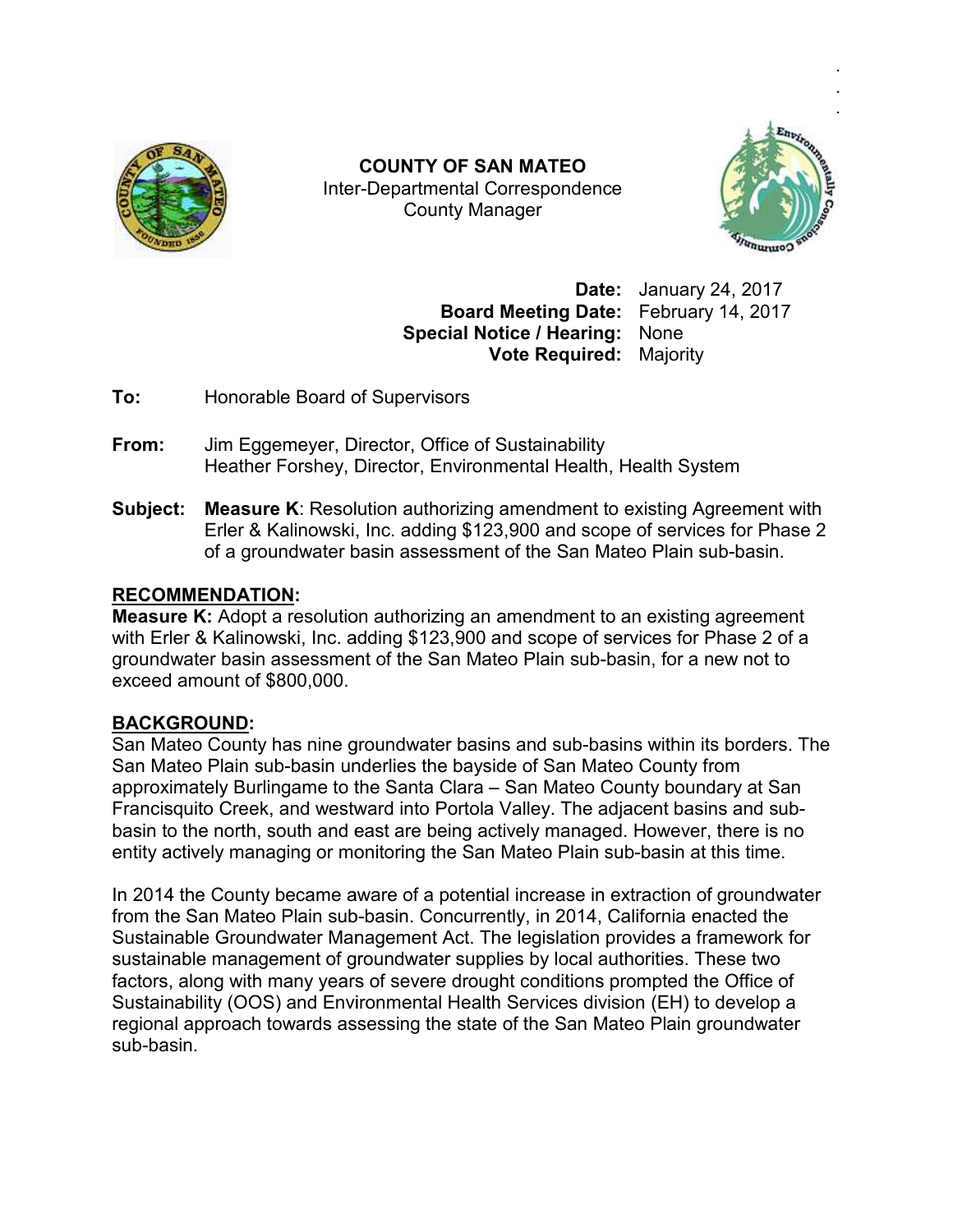In Spring 2015, OOS and EH engaged technical stakeholders to identify the information available on the state of the San Mateo Plain sub-basin. While some data collection and assessment had previously been undertaken in specific areas of the sub-basin, OOS and EH determined that additional technical information was needed to develop a truly comprehensive assessment of the San Mateo Plain sub-basin. A Revised Groundwater Assessment Plan (Plan) outlining a proposed approach to completing a comprehensive assessment of current usage and conditions of the sub-basin was completed in September 2015 by EH. The Plan identified four objectives that needed to be addressed as well as called for the identification of potential, long-term strategies to sustainably manage groundwater resources through policies and cooperative relationships.

. . .

These points were summarized in a request for proposals (RFP) in order to find a qualified contractor that could develop a groundwater assessment for the San Mateo Plain sub-basin. The resulting contract was awarded to Erler & Kalinowski, Inc. (EKI). The scope of work in the contract with EKI includes three phases. Though all three phases were included in the contract scope of work, the project required completion of Phase 1 in order to establish needs for additional fieldwork for Phase 2.

Phase 1 of the project is nearing completion and has included: collection of existing data resources, identification of threats to water quality, development of a water balance and three-dimensional conceptual and numeric models for the sub-basin, participation in stakeholder workshops, delivery of technical memoranda, and a proposed scope of work for Phase 2. The final deliverable, a Phase 1 final report, was presented in a public workshop on January 31, 2017 at the Redwood Shores Public Library.

#### **DISCUSSION:**

The work completed in Phase 1 and the beginning of Phase 2 of the existing contract has identified data gaps needing to be filled, in order to refine the data base and resulting water balance and groundwater basin conceptual models. Per Task 8 - Phase 2 of the original Agreement, EKI has provided the County with a plan and proposed scope of work to cost-effectively fill remaining high value data gaps.

The proposed scope of work for Phase 2 adds data gathering and additional testing, enhancement of the project database, refinement of groundwater management options, better understanding of water flow at the sub-basin boundaries, and additional stakeholder outreach. No funding for additional field investigations in Phase 2 was included in the original contract due to the unknown nature of the data gaps resulting from Phase I. The cost for the additional Phase 2 scope of work proposed by EKI is \$123,900.

Work on Phase 2 is expected to be completed by December 2017. Phase 3 will be completed April 2018 with a final San Mateo Plain Groundwater Assessment Report that compiles key findings from Phase 1 through Phase 3 due in April 2018.